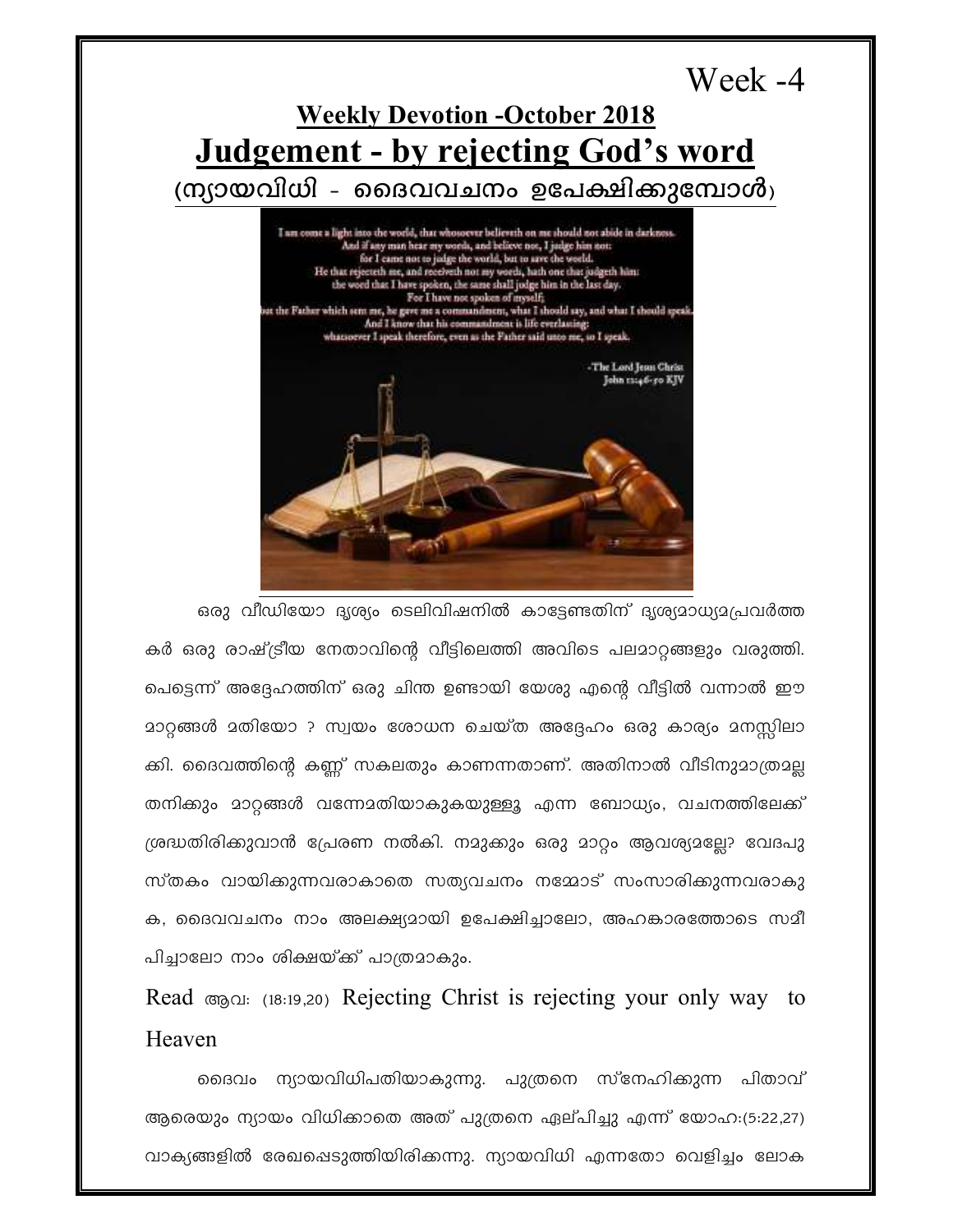ത്തിൽ വന്നിട്ടും മനുഷ്യരുടെ പ്രവർത്തിദോഷമുള്ളതാകയാൽ അവർ ഇരുട്ടിനെ സ്നേഹിച്ചതു മൂലം ഉണ്ടാകുന്നതാണ്. അവനിൽ വിശ്വസിക്കുന്നവന് ന്യായവി ധിയില്ല എന്നും ന്യായവിധി വിശ്വസിക്കാത്തവന് ആണെന്നും യോഹ (3:18) ൽ കാണുന്നു.

ന്യായവിധി ഒരു ന്യായാധിപന്റെ ശക്തമായ തീരുമാനമാകുന്നു. മാനസാ ന്തരപ്പെടുവാൻ സമയം കൊടുത്തിട്ടും, അവസരം നൽകിട്ടും ദുർന്നടഷ് വിഗ്ര ഹാർഷിതം ഭക്ഷിക്കൽ, മറ്റുള്ളവരെ തെറ്റിലേക്ക് നയിക്കുന്നവർ ഇവരെ ശിക്ഷി ക്കുന്ന ഒരു ന്യായാധിപനെ - (വെളി(2:20-23) തുയഥൈര സഭയ്ക്കുള്ള ദൂതിൽ കാണാവുന്നതാണ്. ഈ ന്യായാധിപനെഷറ്റി വെളി(2:18) ൽ കാണുന്നു. ഇന്നത്തെ സഭകളും ഈ ന്യായാധിപന്റെ വാക്കുകൾ ശ്രദ്ധിക്കുന്നത് ഉചിതമായി രിക്കും. അതിനായി വചനം ശ്രദ്ധയോടെ പഠിക്കുക.

ന്യായവിധി നിഷ്പക്ഷമായിരിക്കണം എന്നതാണ് നമ്മുടെ ന്യായാധിപന്റെ നിർദ്ദേശം. ഭൂമിയിൽ ന്യായം വിധിക്കുന്നവർ എപ്രകാരമായിരിക്കണമെന്ന് വചനം വ്യക്തമായി പറയുന്നു.

## Read  $2$   $\beta$ m:19:5-7)

വചനം ഉള്ളിലുള്ളവർക്കു മാത്രമേ നിഷ്പക്ഷമായി ന്യായം വിധിഷാൻ കഴി യുകയുള്ളൂ. നിഷ്പക്ഷമായി നമ്മെ ന്യായം വിധിക്കുന്ന സ്വർഗ്ഗീയ ന്യായാധി പനെ മറക്കരുത് - 1 പത്രോ (1:17), 2കൊരി : (5:10)

ന്യായവിധി ഓരോരുത്തരും പ്രാപിക്കുന്നതിന് അഥവാ സ്വീകരിക്കുന്നത നുസരിച്ചാണ് . യോഹ:(9)ലെ കുരുടനായ മനുഷ്യൻ യേശുവിന്റെ വാക്കനുസ രിച്ച് പ്രവർത്തിച്ചപ്പോൾ സൗഖ്യം ലഭിച്ചു. സൗഖ്യദായകനെ കാണാഞ്ഞിട്ടും തനിക്ക് കാഴ്ചതന്നവൻ പ്രവാചകനെന്നും. ദൈവത്തിന്റെ അടുക്കൽ നിന്നും വന്നവനെന്നും കാഴ്ച ഉണ്ടെന്ന് അഭിമാനിച്ച പരീശരോട് അവൻ ധൈര്യമായി സാക്ഷിച്ചു. യേശുവിൽ വിശ്വസിച്ച് അംഗീകരിച്ചവന് പാപമോചനം ലഭിച്ചു. യേശുവിനെ കണ്ടിട്ടും, വാക്ക് കേട്ടിട്ടും, വിശ്വസിക്കാത്തവർ യഥാർത്ഥ കുരുട രാണ് ന്യായവിധി നേരിടേണ്ടവരാണ് എന്ന് യേശു അവരെ മനസ്സിലാകുന്നു. Read  $(80, 20, 0.9, 6, 41)$  A misfortune or calamity is viewed as a divine

punishment.